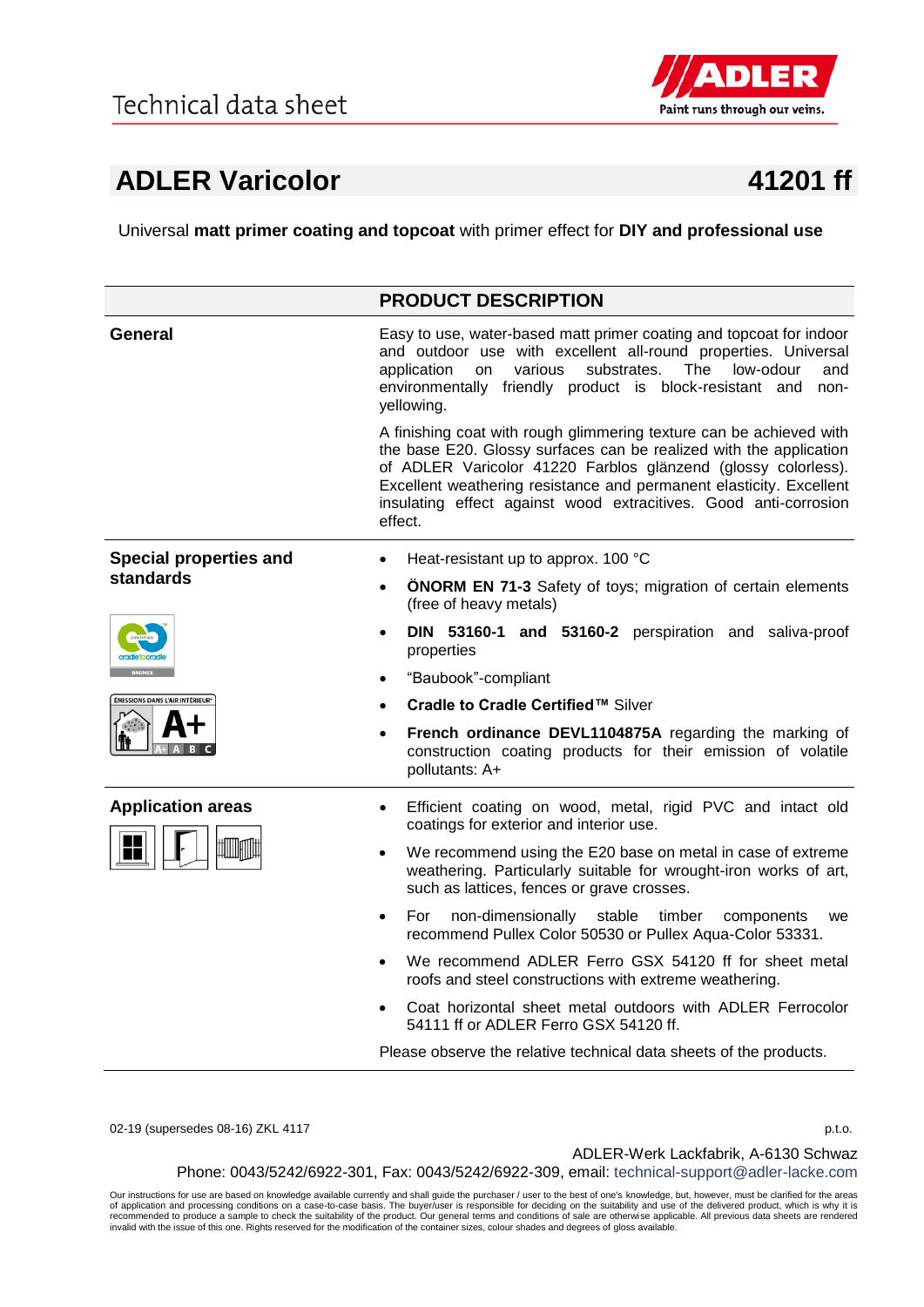### **PROCESSING**



- **Instructions for use <br> Please stir the product before use.** 
	- The temperature of the product and object, and the room temperature must be at least + 10 °C.
	- The optimal conditions for use are between  $15 25$  °C with a relative atmospheric humidity between 40 – 80 %.
	- The flow of resin cannot be avoided based on the coating method.
	- Use sealing profiles and adhesive covering tapes for waterbased paints.
	- For application by brushing an acrylic brush is recommended. Rolling is done using a short-hair roller.

### **Application technique Application**



| <b>Application</b><br>method                                              | <b>Brushing</b>  | <b>Rolling</b> | Cup gun         |
|---------------------------------------------------------------------------|------------------|----------------|-----------------|
| Spray nozzle<br>(Ø mm)                                                    |                  |                | $1.8 - 2$       |
| Spraying<br>pressure<br>(bar)                                             |                  |                | $3 - 4$         |
| <b>Dilution</b><br>(thinning)                                             |                  | water          |                 |
| Thinner amount<br>added in %                                              | $0 - 10$         |                | approx. 10 - 20 |
| Yield per<br>application<br>(m <sup>2</sup> /I) <sup>1</sup>              | approx. $8 - 10$ |                | approx. 8       |
| <sup>1)</sup> Yield including addition of thinner and loss while spraying |                  |                |                 |

## **The product is ready for use.**

The shape, the properties and moisture of the substrate affect the consumption/yield. Accurate values for consumption must be obtained by applying trial coats in advance.

| <b>Drying times</b>                      | Recoatable                                                                                                                                                                         | after approx. 6 hours |
|------------------------------------------|------------------------------------------------------------------------------------------------------------------------------------------------------------------------------------|-----------------------|
| (at 23 °C and 50 % rel. humidity)<br>6ĥ  | The figures given above are reference values. The drying time<br>depends on the type of substrate, coat thickness, temperature, air<br>exchange and relative atmospheric humidity. |                       |
|                                          | Lower temperatures and/or high level of atmospheric humidity can<br>increase the drying time.                                                                                      |                       |
|                                          | Avoid direct sunlight (very quick drying).                                                                                                                                         |                       |
| <b>Cleaning the working</b><br>equipment | With water immediately after use.                                                                                                                                                  |                       |
| Æ.                                       | To remove dried paint residues, we recommend using ADLER<br>Abbeizer Express 8313000300.                                                                                           |                       |
|                                          | <b>SUBSTRATE</b>                                                                                                                                                                   |                       |
| <b>Type of substrate</b>                 | Wood, wooden materials, metal as well as hard PVC                                                                                                                                  |                       |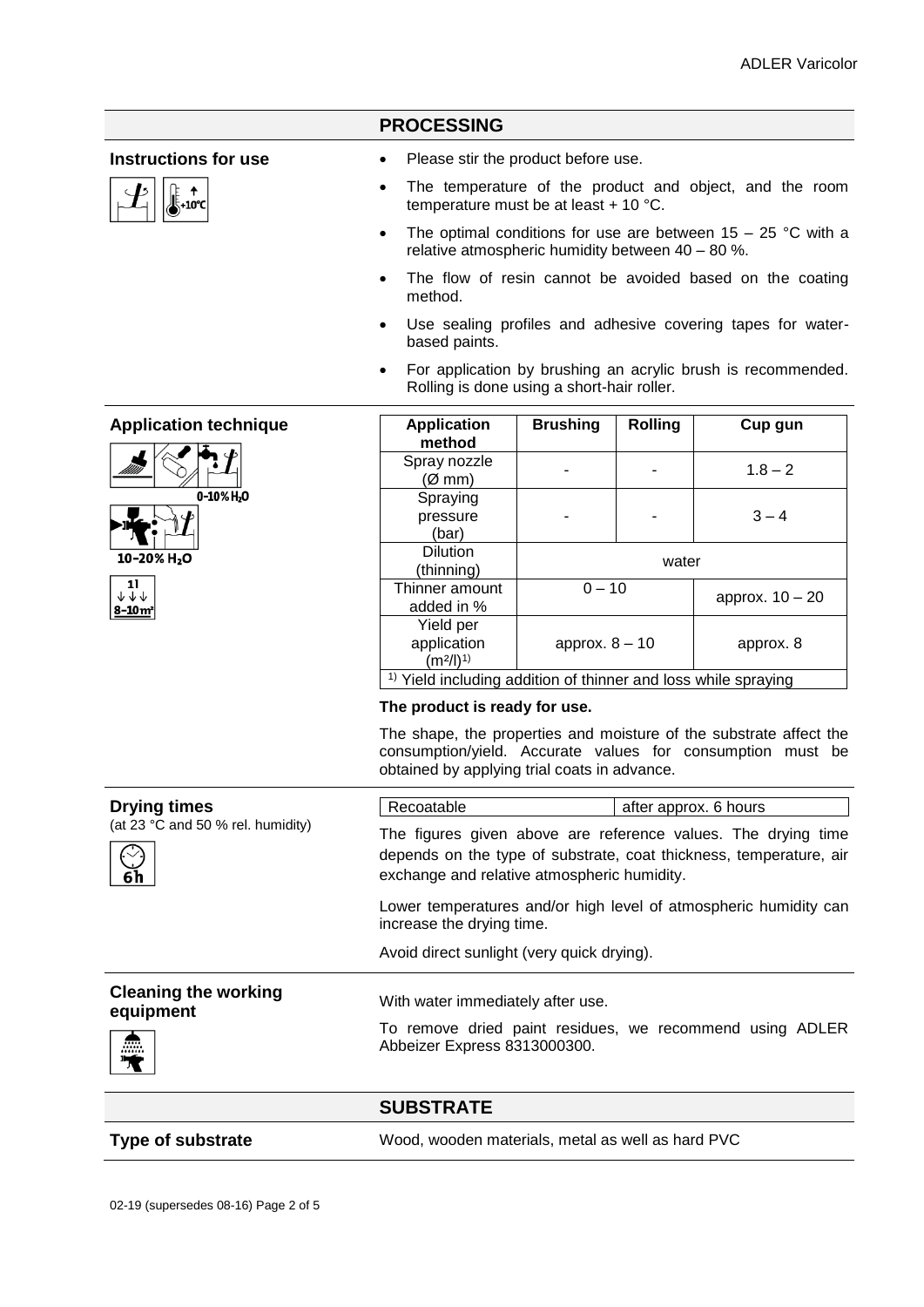| <b>Substrate property</b>           | The substrate must be dry, clean, capable of holding the paint, free<br>from separating substances such as grease, wax, silicone, resin etc.<br>and free from wood dust, as well as tested for suitability for coating. |
|-------------------------------------|-------------------------------------------------------------------------------------------------------------------------------------------------------------------------------------------------------------------------|
|                                     | Please observe and follow ONORM B 2230 Part 1 and 3.                                                                                                                                                                    |
|                                     | See also VOB, Part C, DIN 18363, Paragraph 3; painting and<br>coating work.                                                                                                                                             |
|                                     | Any coatings that cannot be recoated must be removed thoroughly.                                                                                                                                                        |
| <b>Wood moisture</b>                | Hardwoods: $12 \% +/- 2 \%$                                                                                                                                                                                             |
|                                     | <b>Softwoods: 15 % +/- 2 %.</b>                                                                                                                                                                                         |
| <b>Preparation of the substrate</b> | Wood and wood-based materials<br>Round off any sharp edges, remove wood extractives such as, for<br>example, resins and pitch pockets.                                                                                  |
|                                     | Wood sanding grit size 120-150                                                                                                                                                                                          |
|                                     | Iron and steel<br>Remove rust down to bare metal.<br>Thoroughly remove greasy or oily impurities using ADLER Entfetter<br>(degreaser) 80394.                                                                            |
|                                     | Zinc, aluminium and other non-ferrous metals<br>Sand until matt with abrasive fleece and ADLER Entfetter 80394.                                                                                                         |
|                                     | <b>Hard PVC and coatable plastics</b><br>Sand until matt with abrasive fleece and ADLER Entfetter 80394.                                                                                                                |
|                                     | <b>Old coatings</b><br>Sand with grit size 120 and clean. Remove old coatings that cannot<br>be recoated.                                                                                                               |
|                                     | Please observe the relative technical data sheets of the products.                                                                                                                                                      |
|                                     | <b>COATING SYSTEM</b>                                                                                                                                                                                                   |
| <b>Primer coat</b>                  | Wood and wood-based materials<br>1 x ADLER Varicolor 41201 ff                                                                                                                                                           |
|                                     | If necessary, apply 1 coat of Pullex Aqua-Imprägnierung 51320<br>(applies to timbers of durability class 3-5 according to EN 350-2).) to<br>protect against blue stain, fungal decay and insect infestation.            |
|                                     | Iron and steel<br>Indoors: 1 x ADLER Varicolor 41201 ff<br>Outdoor area: Apply 1 saturated coat of ADLER Varicolor E20<br>41206 blended (optionally ADLER Aqua-Multiprimer PRO 41095 ff<br>can be used)                 |
|                                     |                                                                                                                                                                                                                         |
|                                     | Zinc, aluminium and other non-ferrous metals<br>1 x ADLER Varicolor 41201 ff                                                                                                                                            |
|                                     | Sand anodised aluminium and stainless steel very well until matt<br>and prime within 60 minutes with ADLER 2K-Epoxi-Grund 68304 f.                                                                                      |
|                                     | <b>Hard PVC and coatable plastics</b><br>1 x ADLER Varicolor 41201 ff                                                                                                                                                   |
|                                     | Due to the large number of plastic materials, an adhesion test is<br>recommended.                                                                                                                                       |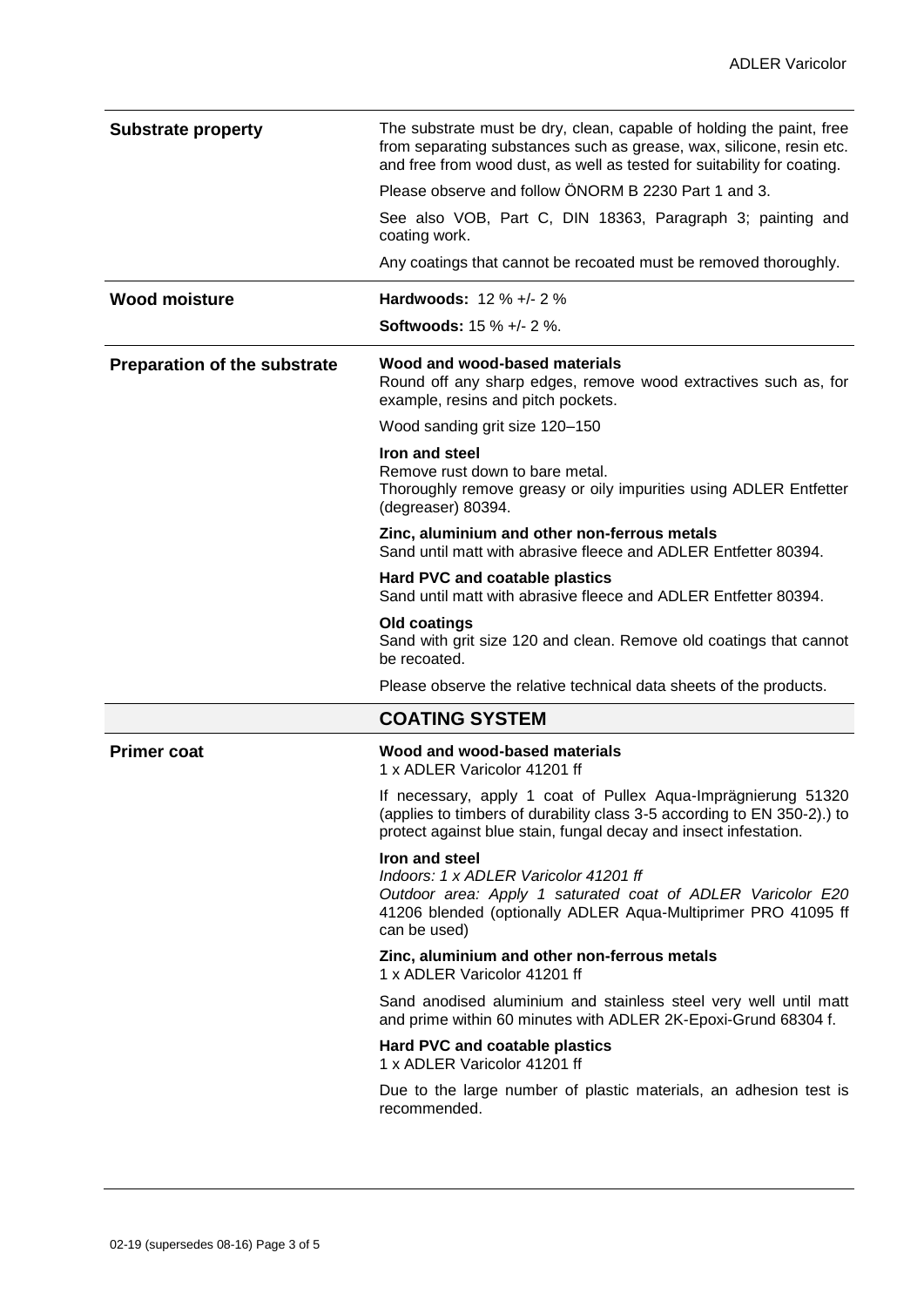|                                   | Old coatings<br>1 x ADLER Varicolor 41201 ff                                                                                                                                                                                                                                                                                                                                                                              |                                                    |                                                                                                                                        |                                           |
|-----------------------------------|---------------------------------------------------------------------------------------------------------------------------------------------------------------------------------------------------------------------------------------------------------------------------------------------------------------------------------------------------------------------------------------------------------------------------|----------------------------------------------------|----------------------------------------------------------------------------------------------------------------------------------------|-------------------------------------------|
|                                   | The compatibility of the coating must be checked on intact old<br>coatings.                                                                                                                                                                                                                                                                                                                                               |                                                    |                                                                                                                                        |                                           |
|                                   | For powder coatings we generally recommend priming with ADLER<br>2K-Epoxi-Grund 68304. Make a sample and check adhesion.<br>Please observe BFS data sheet no. 24.                                                                                                                                                                                                                                                         |                                                    |                                                                                                                                        |                                           |
|                                   | Please observe the relative technical data sheets of the products.                                                                                                                                                                                                                                                                                                                                                        |                                                    |                                                                                                                                        |                                           |
| Intermediate sanding              | If necessary, sand primed surface with grit size 240. Remove<br>sanding dust.                                                                                                                                                                                                                                                                                                                                             |                                                    |                                                                                                                                        |                                           |
| Intermediate coat                 | 1 x ADLER Varicolor 41201 ff (only necessary for iron and steel<br>outdoors)                                                                                                                                                                                                                                                                                                                                              |                                                    |                                                                                                                                        |                                           |
| <b>Finishing coat</b>             | 1 x ADLER Varicolor 41201 ff                                                                                                                                                                                                                                                                                                                                                                                              |                                                    |                                                                                                                                        |                                           |
|                                   | <b>MAINTENANCE &amp; RENOVATION</b>                                                                                                                                                                                                                                                                                                                                                                                       |                                                    |                                                                                                                                        |                                           |
| <b>Maintenance and renovation</b> | The durability depends on several factors: these include particularly<br>the type of weathering, constructional protection, mechanical stress<br>and the choice of colour applied. To obtain long durability,<br>preservation work is necessary in time. Therefore, we recommend<br>annual maintenance.<br>If required, remove dust and dirt from the still intact areas and paint<br>once with ADLER Varicolor 41201 ff. |                                                    |                                                                                                                                        |                                           |
|                                   | Sand and clean intact old coatings with grit size 120. Remove old<br>coatings that cannot be recoated. Coating system like new paint.                                                                                                                                                                                                                                                                                     |                                                    |                                                                                                                                        |                                           |
|                                   | When renovating the outer surface of dimensionally stable wooden<br>components (windows and front doors), the coating on the inside<br>must be checked and, if necessary, coated in the same system.                                                                                                                                                                                                                      |                                                    |                                                                                                                                        |                                           |
|                                   | <b>ORDERING INFORMATION</b>                                                                                                                                                                                                                                                                                                                                                                                               |                                                    |                                                                                                                                        |                                           |
| Size of trading unit              | 125 ml (only standard colour shades)<br>375 ml, 750 ml<br>2,5 I (for standard colour shades only RAL 6005 and RAL 9005)<br>10 I (only Weiß W10)                                                                                                                                                                                                                                                                           |                                                    |                                                                                                                                        |                                           |
| Colour shades / degrees of        | <b>Standard colours:</b>                                                                                                                                                                                                                                                                                                                                                                                                  |                                                    |                                                                                                                                        |                                           |
| gloss                             | Glänzend Farblos<br>Weiß W10<br>Rapsgelb RAL 1021<br>Verkehrsrot RAL 3020<br>Enzianblau RAL 5010<br>Moosgrün RAL 6005                                                                                                                                                                                                                                                                                                     | 41220<br>41201<br>41211<br>41212<br>41213<br>41214 | Farblos matt<br>Anthrazitgrau RAL 7016 41215<br>Lichtgrau RAL 7035<br>Nussbraun RAL 8011<br>Cremeweiß RAL 9001<br>Tiefschwarz RAL 9005 | 41221<br>41216<br>41217<br>41218<br>41219 |
| Color4You <del>:</del>            | Other colour shades can be obtained using the <b>ADLER colour</b><br>mixing system Color4You.                                                                                                                                                                                                                                                                                                                             |                                                    |                                                                                                                                        |                                           |
|                                   | <b>Base paints:</b>                                                                                                                                                                                                                                                                                                                                                                                                       |                                                    |                                                                                                                                        |                                           |
|                                   | Weiß W10<br>Base W20<br>Base W30                                                                                                                                                                                                                                                                                                                                                                                          | 41201<br>41202<br>41203                            | <b>Basisgelb</b><br><b>Basisrot</b><br>Base E20                                                                                        | 41204<br>41205<br>41206                   |